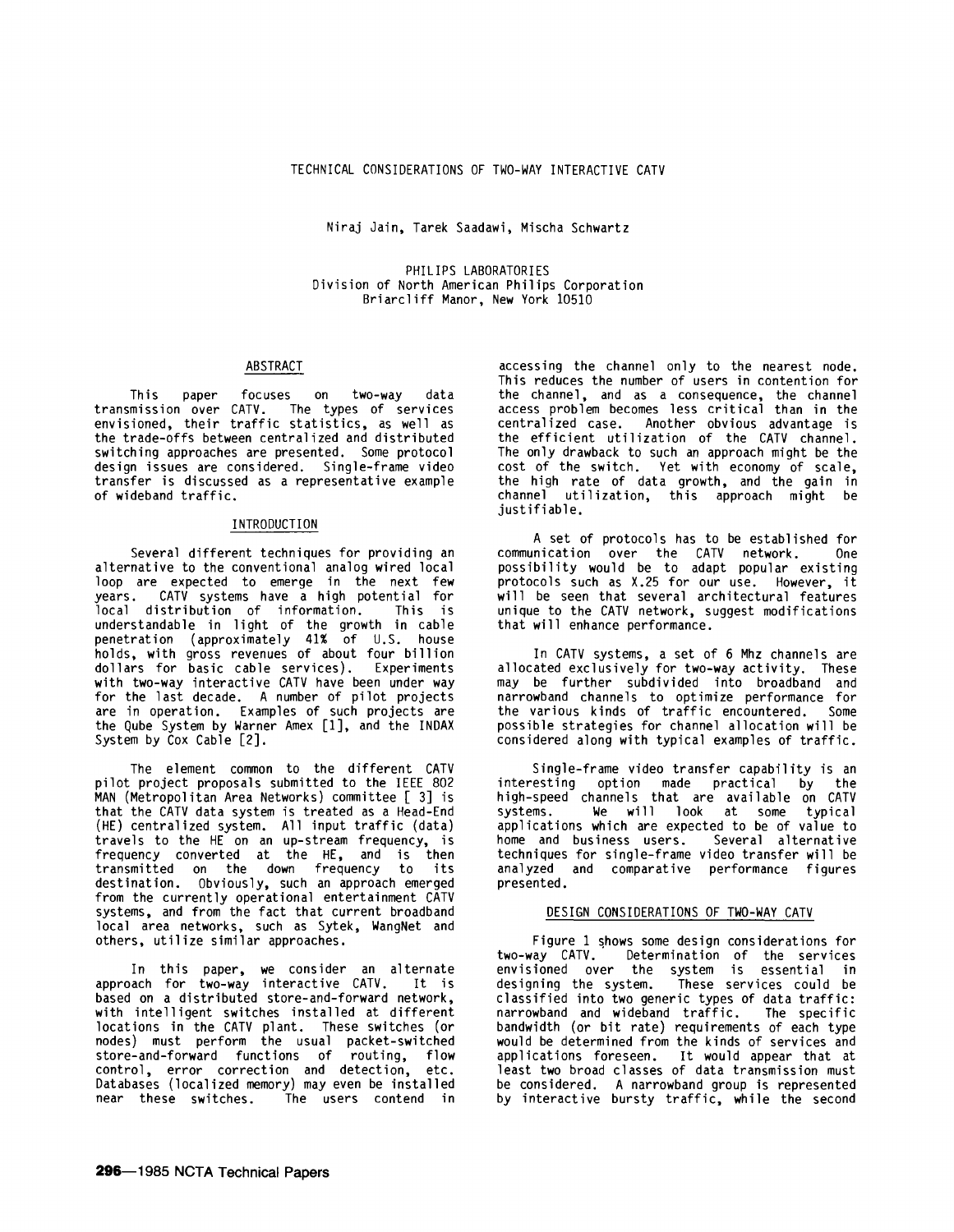

Fig. 1. Design Considerations of Two-Way CATV.

group consists of wideband information such as<br>single-frame video transmission, facsimile single-frame video transmission, facsimile communication, videotex, and file transfers. communication, videotex, and file transfers.<br>Another possible grouping might be residential and business services.

In many typical applications, users are basically interacting with databases. The databases could be located at the head-end, or in the "outside world" with access through a gateway; they could also be distributed at a number of nodes in the network.

Narrowband and wideband traffic statistics for the network have to be estimated for the services to be provided, and categorized into one of the two classes noted above, the expected length of messages, message inter-arrival time, the number of active subscribers during a busy period, and the mix of services used by the subscribers.

For both approaches, a number of frequency allocation strategies are possible: a single broadband data channel for each direction of traffic with TDMA structure superimposed, multiple FDM data channels (as implemented in the Cox Cable and others), or, possibly, two or more frequency subchannels, some for narrowband traffic, others for broadband traffic.

#### TYPES OF SERVICES AND TRAFFIC STATISTICS

The services foreseen on a two-way interactive CATV system could be classified as follows:

Information. Electronics news, Classified ads, Yellow pages, Employment opportunities, Insurance information, Travelogues/Airline schedules, Education, Income-tax tips, Online library/ encyclopaedia, Community news/Bulletin boards, Weather, "Do-it-Yourself" manuals.

Entertainment. Network programming, Interactive 9ames, Trivia quizzes.

Financial. Banking services, Bill payment, Wall street news, Financial analysis newsletters, Archival database, Credit card verification.

Communications. Videotex, Teletext, Electronic mail, Digital telephone, Single-frame video transmission, Teleconferencing.

Computing. Processing. Programming, Data storage, Word

Miscellaneous. Telemonitoring (Medical alert, Security, Fire, Theft), Telecontrol, Telemetering, Catalog shopping (and shop-at-home).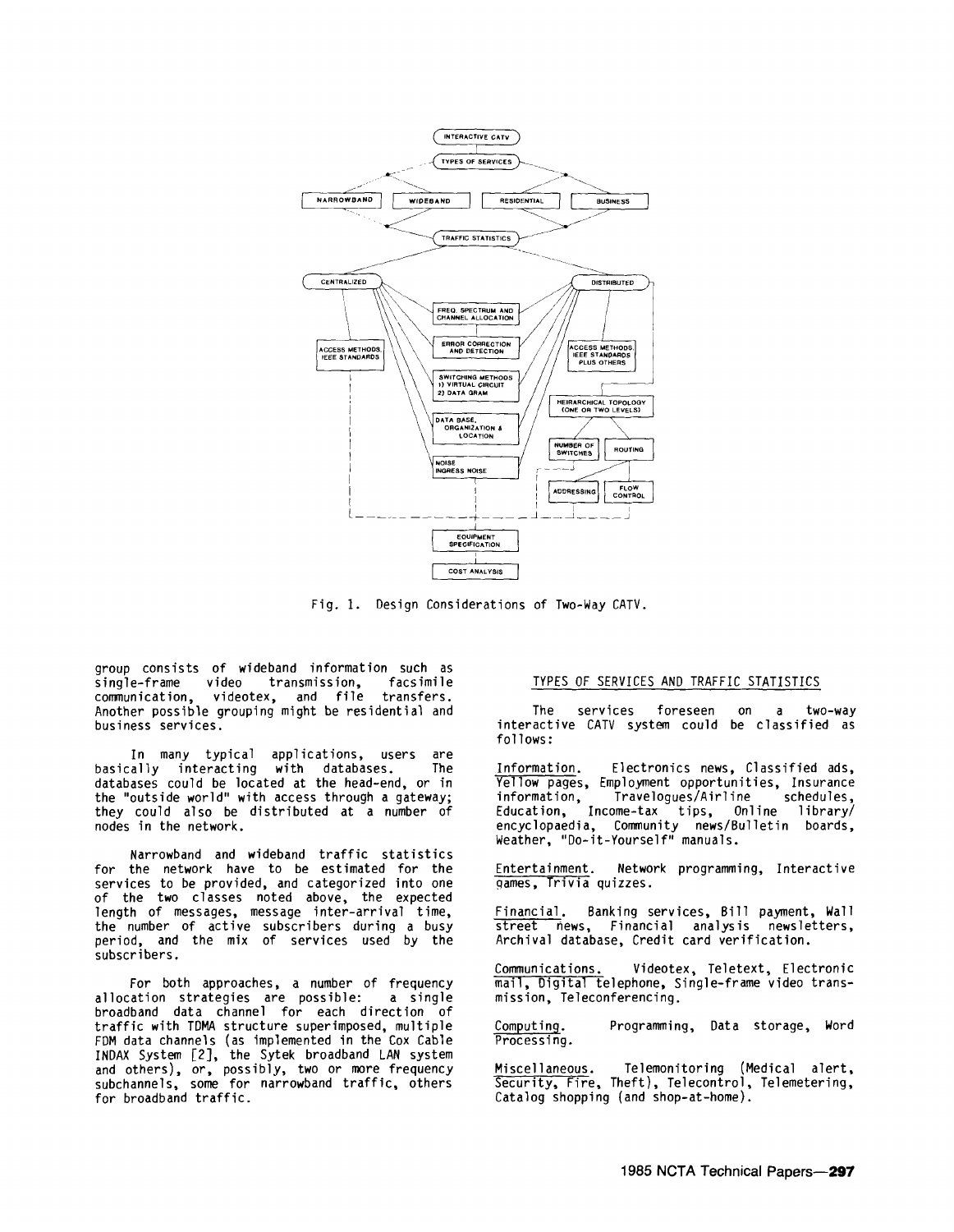The ,IEEE 802 Committee on Metropolitan Area Networks [3] has identified five distinct services to be addressed:

- 1) Bulk data transfer
- 2) Digital voice trunks and compressed video
- 3) Videotex and transaction processing
- 4) Low-speed terminal traffic
- 5) Local area network interconnect

Traffic statistics for the different services are generally not available since most of these services are still in the conceptual phase. Nonetheless, one can generate some reasonable numbers. We attempt to model a typical local CATV community and estimate the expected traffic during a day time busy hour. Only interactive (bursty) use is considered. This might represent carrying out "from-the-home" shopping, users accessing bank accounts, branch offices of a business communicating with one another, etc.

Consider a community of 1000 subscribers, with 900 homes and 100 stores/businesses. Let 400 homes and all 100 businesses access the system during the daytime busy hour. (Home users may be communicating with one another, with stores/ businesses, or elsewhere in the larger network). This model would thus provide statistics for a portion of a typical CATV system. Businesses also communicate with homes, with one another, or elsewhere in the network.

# a. Home User Traffic

Let each home use the network for a typical 15 minute session, with 5 interactive transactions carried out during this time. A transaction consists of 60 characters from the home terminals, with 400 characters being received in reply. One half of the stores/businesses are involved in these transactions. The average interactive information rate during this busy hour is thus:

400 homes x 5 transactions per hour x  $\frac{460}{3600}$  char./sec = 240 char. per sec.

#### b. Stores/Businesses

The remaininq stores and businesses in a typical scenario might be grouped as follows:

a. One large business, 1000 transactions/ hr., 80 characters outbound, 400 characters inbound, producing about 400,000 characters/ hour or about 100 characters/second.

b. 50 small businesses, 1 terminal each, one 400-character transaction/2 min. or about 160 character/sec., total.

The total community traffic, averaged over the hour, is thus about· 500 characters/sec. Other examples wi 11 be considered as well in the course of discussion.

### CENTRALIZED APPROACH

Most of the proposed two-way interactive systems employ the centralized approach in which all users on the system share the same channel. (In the INDAX system, communities of users are assigned one narrowband channel each.) Once the user accesses the channel, he transmits his message to the Head-End on the Up-stream frequency. The message is then frequency converted to the down frequency and transmitted to its destination.

Such an approach has a number of drawbacks. First, all users in the system are accessing the same channel, and hence the access scheme becomes very critical and may result in a long delay for the user until he is successful in securing the<br>channel. Second, it requires more channel Second, it requires more channel capacity than a distributed scheme. This is due to the fact that all traffic must travel to the Head-end, even if the two communicating users are neighbors of each other. Lastly, a problem often encountered in a centralized scheme is the ingress noise that funnels back towards the Head-end from over 100,000 taps. This can be 1 imited somewhat in non-random-access systems by "Bridger Switching" as employed in QUBE  $[1]$ . QUBE and Cox-Cable's INDAX are two examples of commercial systems employing centralized control. Other schemes proposed are essentially TDMA-based schemes, such as Reservation - ALOHA, a discussion on which follows later in this section. The Cox Cable INDAX [2] uses Carrier Sense Multiple Access scheme with Collision Detection (CSMA/CD). Because of the nature of the CATV environment, this access scheme significantly limits the bit rate as will be shown below.

CSMA/CD normally operates for wideband Local Area Networks (LAN) that cover a distance of 1 Km or less. A critical parameter in the design of CSMA/CD networks is the ratio, "a", of the roundtrip propagation delay  $\tau$  (in seconds) to the packet length, T (packet transmission time in<br>seconds), a = τ/T. This ratio, "a", must be much less than unity to ensure that all users may sense the channel correctly for prior transmissions before they begin to transmit. Otherwise, a large number of collisions will occur and this access scheme will degenerate to a random one. For local area networks, at distances close to 1 Km, the propagation delay is small compared to the packet length T and hence a is maintained very small. But in a CATV environment, where the geographical coverage may be 30-50 Km, the "a" parameter becomes too large for a wideband channel. Systems that propose using CSMA/CD overcome this problem by using narrowband (e.g., 28 Kbps in INDAX [2]) channels. They keep the packet length T, large, and hence "a", small.

The use of narrowband channels precludes high data rate traffic on the system. This defeats the very purpose of wideband CATV and works against the competitive edge which CATV potentially has over the data services provided by the telephone company.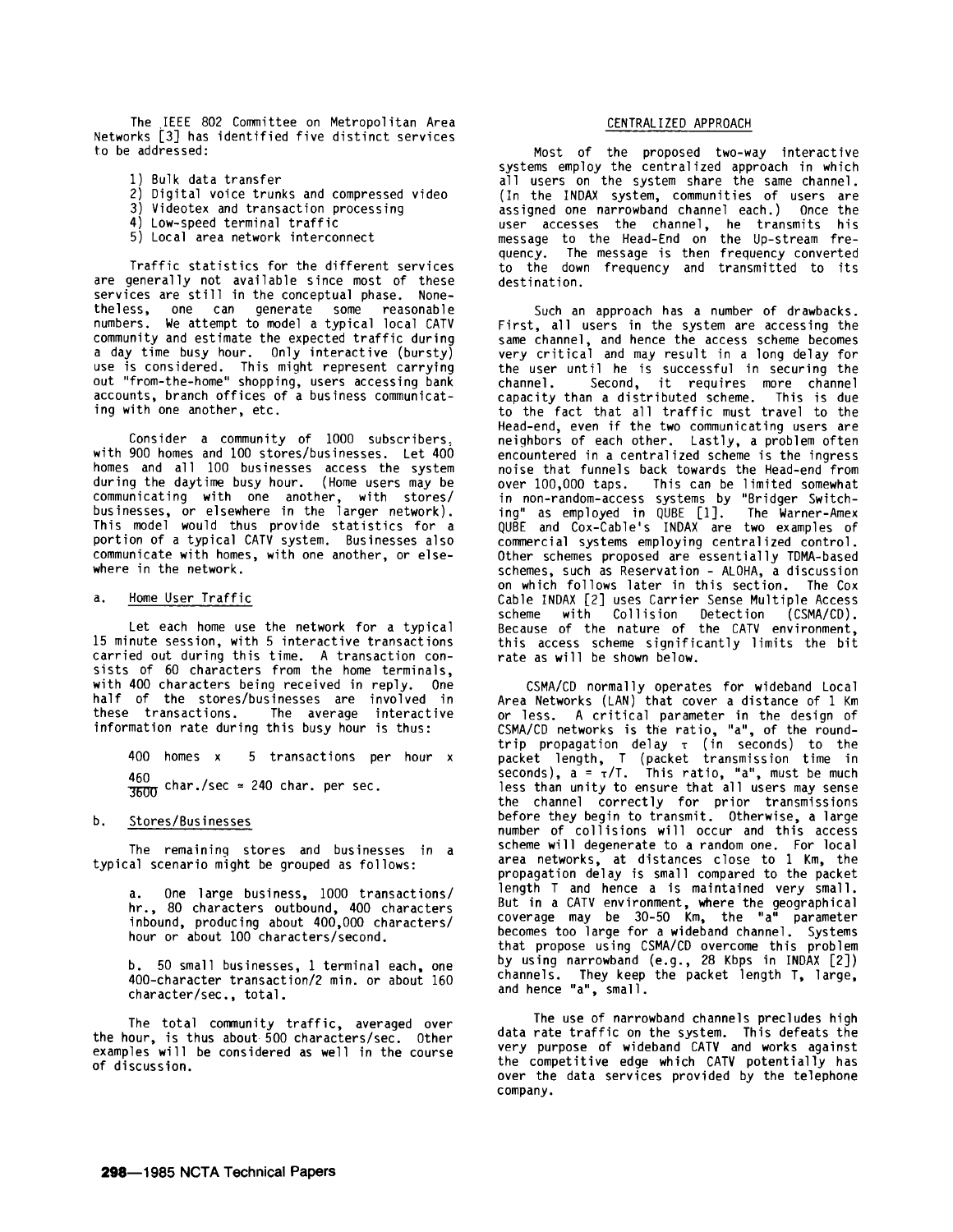We now examine the centralized approach further using a Reservation-ALOHA access scheme. The channel time is divided into fixed length<br>slots. The length of the slots is determined by the length of data packets. Typically, users make requests for reserving a slot before transmitting. The slots are grouped into a frame of fixed length in which the first Y slots are subdivided into mini-slots during which reservation request packets may be transmitted. As shown in Figure 2, each slot is divided into V mini-slots, i.e., there are VY request slots in a frame. The length of the mini-slot is determined by the length of the reservation packet. The remaining slots in the frame (M slots) are reserved for data packets. The protocol behaves like normal slotted ALOHA at low channel utilization and moves gradually over to Time Division Multiplexing (TDM) as the channel load grows. better utilization of the channel and hence better throughput in heavy load conditions. A detailed description can be found in [4].



Fig. 2. Reservation ALOHA scheme.

A typical calculation has been performed for a 1 Mbps Reservation ALOHA channel. Assuming 10 char. request packets, 100 char. data packets, and an average message size of 6 packets, the optimal frame size is determined to be 53 slots, of which 3 slots are reserved for request packets and the rest for data. Each user will be transmitting<br>data at a rate of 18.87 Kbps. In such a data at a rate of 18.87 Kbps. situation, the 1 Mbps channel can support a total traffic of 200 messages/sec without becoming unstable. The total number of users may be 2000 with each user initiating a traffic at a rate of 0.1 message/sec., or 20,000 users with each user initiating traffic at a rate of 0.01 message/sec.

We have looked at the performance of Reservation ALOHA as a typical centralized access scheme. This will be compared with a distributed control strategy in the next section.

#### DISTRIBUTED APPROACH

We consider two general cases of distributed control. In the first case, switches are installed only on a single main trunk [Fig. 3]. An appropriate location is at the bridger amplifiers on the trunk. In the second case, switches are installed on both the trunk and the branches [Fig. 4]. Locations of these switches could be both at the bridgers and at the splitters. We have carried out a detailed comparative analysis

of both cases for an interactive, bursty traffic model. Details of the analysis appear in [5].



 $\rightarrow$  **UPSTREAM** 

.,\_\_\_ **DOWNSTREAM** 

Fig. 3. Case 1; Switches only on the Trunk.



Fig. 4. Case 2; Switches on Both the Trunk and Branches.

In the analysis mentioned above, the network topology assumes one main trunk with 5 switches, 5 branches on the trunk (one at each switch location), with 5 sub-branches per branch. In case 1, we have a one-level hierarchy with switches only on the trunk for a total of 5 switches. Case 2 considers a two-level hierarchy with switches placed on the branches as well (at each of the sub-branch locations) for a total of 30 switches. In the traffic model assumed, each sub-branch inputs 0.1 Mbps of traffic for a total aggregate bit arrival rate or network load, over the 25 sub-branches, of 2.5 Mbps.

Consider the significance of the traffic assumed. For sub-branch traffic of 0.1 Mbps, average, and 450 character messages, the average message arrival rate per sub-branch is about 30 messages/sec. This corresponds to 300 subscribers/sub-branch, each inputting one 450 character message (5.5 lines of a terminal screen) every 10 seconds, or 1800 subscribers per sub-branch, each inputting a message every 60 seconds. The former case corresponds to a network with 7500 subscribers per trunk, the latter to 45,000 subscribers. The activity per subscriber is rather high, even in a busy-hour period, particularly if most of the subscribers represent single-family homes.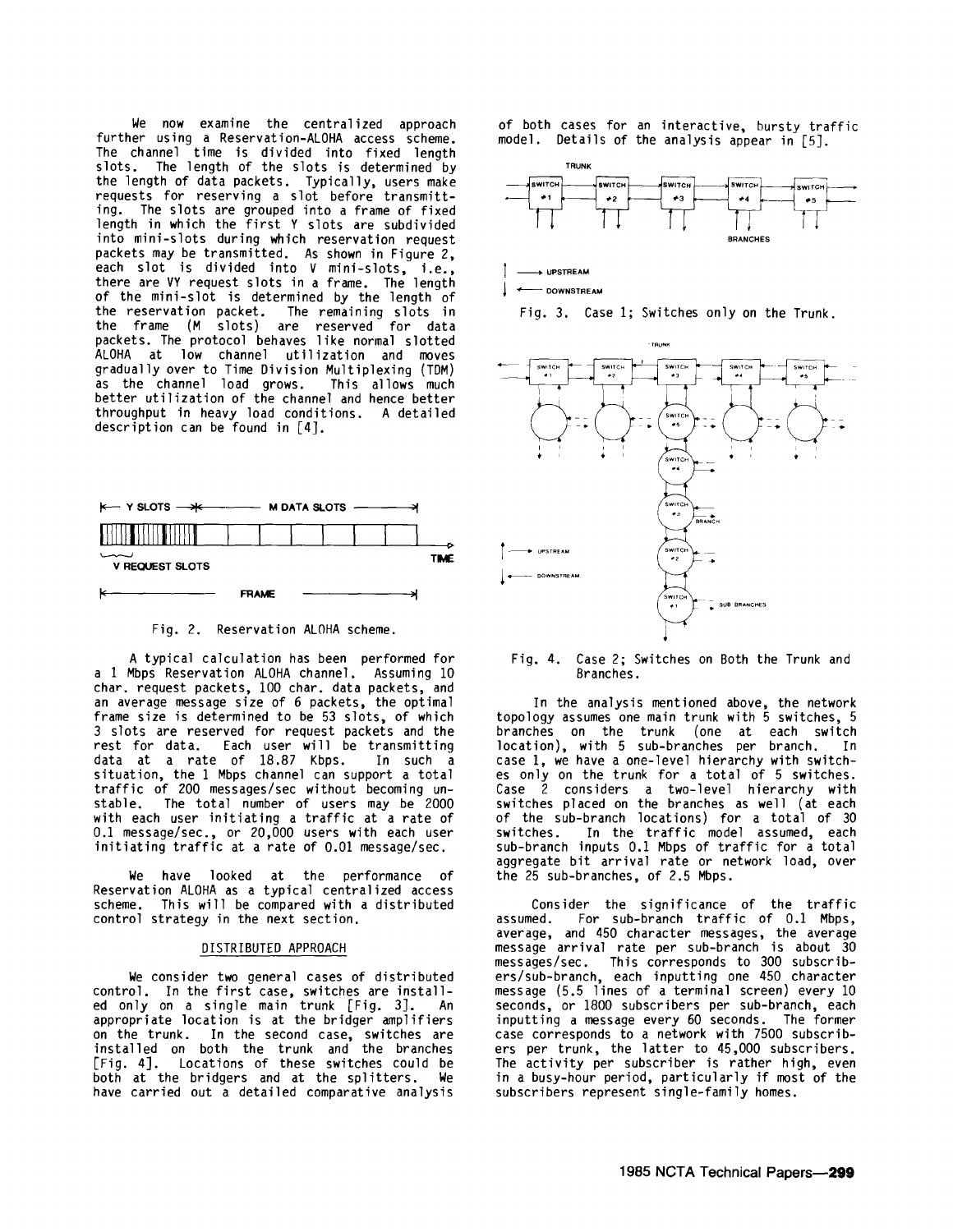Consider an alternate example using the same numbers. Assume 900 home subscribers/sub-branch each inputting one 450-character message every 3 minutes. This provides an aggregate average subbranch traffic of 5 messages/sec. Let an additional 25 messages/sec come from 10 large offices or businesses. each inputting an average of 2.5 messages/sec. Some of these "messages" could in reality be 450 character packets representing portions of a much larger file to be transmitted over the same channel as a non-interactive application. Other mixes of home and business traffic also result in the aggregate subbranch traffic of 0.1 Mbps traffic assumed here.

It has been assumed that an originating data message is destined to any point on the network<br>with uniform probability. Homogeneous message traffic statistics are assumed, with all users transmitting messages at the same average rate; messages are exponentially distributed in length, with the same average value at an originating point. Three performance measures are of interest. These are the: 1) trunk and branch flows throughout the network, 2) the throughput of each switch, and 3) the average message delay as a function of the total load on the network.

The results of the above mentioned analysis are summarized in Table 1 below. Note that the numbers given for average message delay implicitly include an access delay of 25 ms for case 1 and 13 ms for case 2. These numbers are based on the assumption that a Reservation ALOHA scheme is used for access.

|  | TABLE 1. Comparison Between Different Approaches |
|--|--------------------------------------------------|
|  | to Interactive CATV.                             |
|  | $\mathbf{A}$                                     |

|                                 |                    | DISTRIBUTED                        |                                         |  |
|---------------------------------|--------------------|------------------------------------|-----------------------------------------|--|
|                                 | <b>CENTRALIZED</b> | One Level<br>$(Case 1)$ $(Case 2)$ | <b>Two LeveT</b><br>Hierarchy Hierarchy |  |
| Max Trunk<br>Flow (Mbps)        | 2.5                | 0.6                                | 0.6                                     |  |
| Max Branch<br>Flow (Mbps)       | 0.5                | 0.5                                | 0.4                                     |  |
| No. of<br>Switches              | 1                  | 5                                  | 30                                      |  |
| Max Switch<br>Throughput (Mbps) | 2.5                | 1.7                                | 1.6                                     |  |
| Avg Message<br>Delay (msec)     | Not<br>Possible    | 45                                 | 55                                      |  |

Note that the maximum trunk flow for the distributed approach (case 1 and case 2) is 0.6 Mbps. In the centralized case, the trunk would carry the full 2.5 Mbps which represents a significant increase of the data flow on the trunk. As a consequence, less channel capacity would be required for the distributed approach.

The centralized approach requires a trunk capacity of more than 2.5 Mbps. As an example, for a trunk utilization of 0.6 or less, at least 4 Mbps capacity would be required. The distributed approach, on the other hand, would require a trunk capacity of 1 Mbps or more, to keep the trunk utilization to 0.6 or less.

In case 2, each sub-branch inputs a traffic of 0.1 Mbps for a total network traffic of 2.5 Mbps. The resultant traffic flow on a branch varies from approximately 0.1 Mbps to 0.4 Mbps as opposed to 0.5 Mbps for the centralized approach or the distributed approach of case 1. On the trunk, the maximum traffic flow is 0.6 Mbps (similar to case 1) as opposed to 2.5 Mbps for the centralized case.

The maximum switch throughput for case 2 is approximately 1.6 Mbps in contrast with 1.7 Mbps for case 1 and 2.5 Mbps in the centralized case. Since the sub-branch channel capacity is 1 Mbps, its utilization is 0.1. This implies that the sub-branches are so lightly loaded that the simplest access strategies, such as random ALOHA would work well with relatively low access delay. For the range of traffic considered, the two-level hierarchy gives rise to a higher message delay than the one-level hierarchy. The store-and-forward process requires retransmission of each packet at each switch. There are now 30 switches, compared to 5 previously. Ultimately, the message delay for the one-level scheme will exceed that for the two-level hierarchy since the latter allows for more traffic to be input in the network.

Branch and trunk capacities in the distributed case are all 1 Mbps as noted earlier. In this case, the centralized system could not be used. Its apparent from Table 1 that the two-level hierarchy affords a slight improvement in branch<br>flow and switch throughput. The average message delay has been increased, however, as well as the number of switches required. It would be our conclusion therefore, that for this traffic load, the one-level hierarchy is to be preferred.

# ROUTING AND PROTOCOL ISSUES

So far we have only looked at performance issues. Ongoing work is addressing implementation issues as well. Paramount is the problem of designing a data-communication protocol appropriate for the distributed CATV environment.

Routing is a major issue in long-haul computer networks. At every node there are multiple routes for every source-destination traffic. In a CATV environment using a distributed approach, the routing problem is not as critical as in long haul networks, because of certain restrictions inherent to the tree topology of the CATV plant. At every node there is only one possible path for every source-destination pair.

The X.25 interface recommendation has been widely accepted worldwide. Ongoing work is considering the applicability of the X.25 protocol in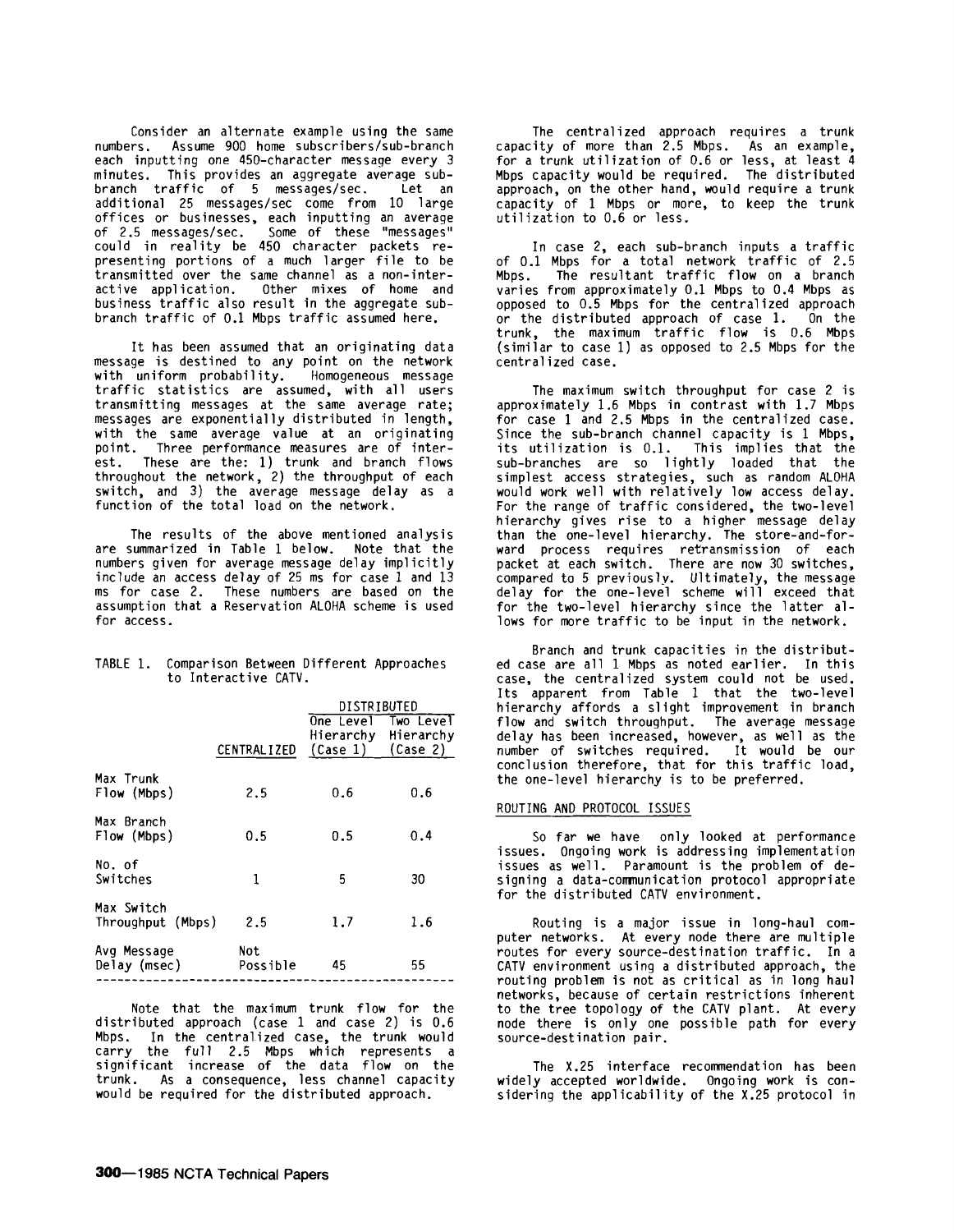the. CATV environment. X.25 has originally been designed as an interface between a network and customer data equipment. We are looking at ways to adapt an extension of X.25 to network wide capability. The large number of users (20000-50000) motivates the need for a fast switching protocol. With the CATV tree topology and cascaded switches on the main trunk, a large number of virtual circuits must be supported on every switch. To reduce the processing overhead, we suggest a scheme [6] in which packet level acknowledgement and error correction is handled strictly on an end-to-end basis with minimal processing at intermediate nodes. This is a  $\rho$ ractical approach with the low error rate (< 1 x 10-g) and high speed 1 Mbps on the CATV data channel.

## CHANNEL ALLOCATION STRATEGIES

As previously mentioned, we consider two types of traffic, narrowband and wideband, for two-way CATV applications. Suppose that two TV channels, one for the upstream and one for the downstream traffic (6 MHz each) are allocated for With a proper modulation scheme, we can achieve a bit rate of at least 6 Mbps over the 6 MHz TV channel. Then a possible strategy would be to divide the 6 Mbps into 2 sub-channels: a 1 Mbps sub-channel for the narrowband traffic and 5 Mbps for the wideband traffic. We use a 1 Mbps sub-channel to conform to the previous analysis. Further study would be required to make proper choices for the channel capacities.

a) The one Mbps sub-channel would be allocated to low-volume traffic where a user (at an interactive terminal) transmits or receives messages of 1 screen page length or less. From the foregoing<br>analysis of the distributed approach with switches installed only on the trunk, the 1 Mbps channel can support a maximum aggregate traffic of 4 Mbps with average message delay of approximately 45 msec.

b) The 5 Mbps sub-channel would be allocated on a dedicated basis to bulk data transfer such as digitized single-frame video and file transfer (a discussion of single-frame video follows in the next sect ion). A user, wishing to transfer a single-frame or a file, would send a reservation message (call set-up message) over the 1 Mbps narrowband channel, indicating the origin and destination of the single-frame or the file. This reservation message is sent to all switches along the origin-destination path reserving the 5 Mbps channel along this path. Note that with the distributed approach, there could be more than one origin-destination path set up at the same time as long as there is no overlapping between the paths. An example for the single-level hierarchy distributed case is shown in Fig. 5.

Consider a data file of 10 pages, 24 lines/ page, 80 characters/line. The data file has 1g,200 characters or 154 Kbits. The transmission time over the 5 Mbps channel is 30.7 msecs.



Transmissions over the Mbps Sub-channel.

#### SINGLE FRAME VIDEO TRANSMISSION

We consider single-frame video transfer as a<br>sentative example of wideband traffic. The representative example of wideband traffic. use of wideband CATV makes transmission of high<br>quality single-frame video possible. Existing quality single-frame video possible. teletext and videotext systems, using conventional d1al-up networks, of necessity are limited to simple graphics and mosaics. The use of single-frame video may be classified into two major categories:

(i) User-to-database applications: In this category, we would typically have uniformly<br>distributed users accessing centralized distributed users accessing centralized<br>databases Typical applications incude databases. Typical applications illustrated 'How-To' manuals, art collections, numismatic and philatelic catalogs, car/appliance repair manuals, and travel brochures.

(ii) User-to-user applications: Here the traffic is of the user-to-user variety rather than from centralized databases. This could include multiple locations of a business exchanging video facsimile or teleconferencing, users sharing a picture of their favorite projects with other members of the cable community, signing up on a video dating service $(!)$ , or moving patient records between various departments of a hospital.

There are many ways in which single-frame video can be 'shipped' over the cable network. The choices are restricted somewhat by the limited number (typically 4 for sub-split entertainment<br>systems) of return or unstream channels. We systems) of return or upstream channels. propose different strategies for handling each of the two classes mentioned above. The video information can be transmitted either digitally or in analog form.

Digital video has the advantage of allowing flexibility in transmission. It may be combined with other digital data, including voice, and sent out over dedicated circuit-switched channels. This requires more bandwidth than analog transmission, however, and additional hardware is required at the transmitters and receivers to handle the analog-to-digital and digital-to-analog conversions. Digital video may also be packetized and sent over store-and-forward networks.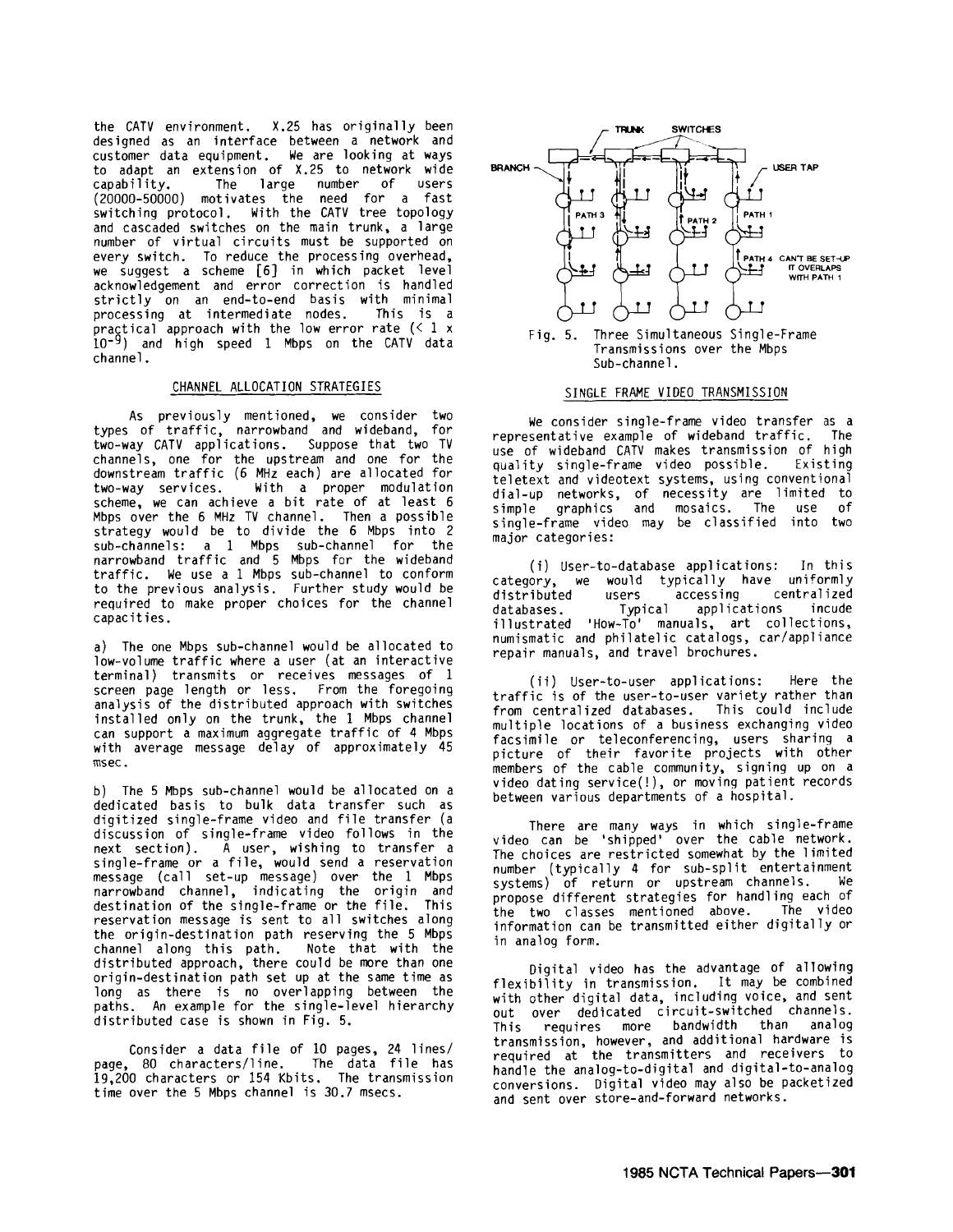Analog transmission for single-frame video in a CATV system would be carried out using a full TV channel reserved for this purpose. Reservation for the single-frame TV channel can be done through the 1 Mbps narrowband channel used for the interactive data traffic discussed earlier. As in the case of a single digitized frame, a number of simultaneous single-frame transmissions occur as long as there is no overlapping between the routes (Fig. 5).

The first category, user-to-database, probably represents the bulk of the traffic. The source(s) may be located at the headend with 'n' broadcast channels allocated for this purpose. Consider the activity on one of these channels. A user interacts with a menu-structured database over the data channel to identify the sequence of video frames that he wishes to view on his home terminal. The frames would probably be stored on one or more video-disc player(s) under control of the database. Each frame, when available, is tagged with the user's address and transmitted over a shared broadcast (analog) video channel. All users expecting a frame, monitor this channel and when they see a frame tagged with their address, they acquire it (in a local frame storage device) for display. Assuming that frames are available to be transmitted at all times, and that NTSC video format is employed, 30 frames/sec may be transmitted, or stated equivalently, the system is capable of servicing 30 users every second on each channel. Each subsequent request for a new<br>frame by a user is serviced similarly. The frame by a user is serviced similarly. average delay (response time) is determined in large part by the traffic (request rate for frames) and the number of channels employed. The assumption of zero delay at the database can be satisfied in several ways: (a) Use a large number of source device working in parallel so that a frame is available on one of them at any given time. (b) Use a multiple frame storage device (high-speed) which queues up the frames to be transmitted, guessing the next frame in sequence if necessary.

The following example illustrates the performance of a typical channel:

Assuming a frame transmission time (including overhead) T, of 50 ms, and users requesting frames once every 30 sec., a peak load of  $30/1 = 600$ users may be supported. If a typical user draws upon system resources for an aggregate of 30 min. over a 6 hour daily usage period, the average load that may be supported is  $600 \times 6$  hrs/30 min = 7200 users.

In the example described above, the "users supported" are active users per channel per trunk. If the numbers are deemed acceptable, we see that a system with 4 trunks and 2 channels will support a peak load of  $4 \times 2 \times 600 = 4800$ users, and an average. load of 57600 users.

In the second category, frames are transmitted from one user to another. Now the broadcast technique cannot work so a dedicated path must be set up between the source and

destination. This may be in the form of a dedicated circuit (Circuit-Switching) or a virtual circuit (Packet-Switching) for the duration of a frame transfer. We look at each of these cases in some more detail.

In the circuit-switching scenario, a possible system would be one which uses circuit switches at each of the network nodes to handle the video traffic (fig. 5). The interactive data network can be used to establish and tear down circuits. A recent analysis of the blocking probability, under various load conditions, for this network-architecture, can be found in [7] which yields the following typical results.

|  | Ex 1. #Active users = $8000$ |  |
|--|------------------------------|--|
|  | # Switches = $5$             |  |
|  | $# (Fdx)$ Channels= 3        |  |

With a traffic of  $1$  frame/ $100s$  block.prob. =  $6\%$ 1 frame/200s block.prob. < 1% 1 frame/1000s block.prob. < .1%

Ex 2. If the statistics are changed slightly to:

8000 home users transmitting 1 frame/1000s incl.  $100$  frames/ $1000s$  bp<.5%

If packet switching is used for the video transfers, digitized video is necessary. We assume here that the 1 Mbps data channel discussed earlier, will be used. A digitized video frame is typically 256 kbytes long. Sending this as one packet is not feasible. To break the frame up into smaller packets, the actual packet size would depend on the access scheme chosen. If 1000 bit packets were used, one frame would require about 2000 packet transmissions. On the 1 Mbps data channel, this corresponds to a total time of 90 seconds (2000 x 45 ms) to transfer the frame. Assuming that frame transfers are relatively infrequent, there may be little impact on network<br>statistics. Even a single-frame transfer will Even a single-frame transfer will nonetheless impact heavily on competing bursty traffic at the time of transmission unless it is spread out thinly over the packet stream. Larger packet sizes would help reduce delay but severely impact the buffer size requirements at the packet switch.

# DISCUSSION

In this paper, we have covered some of the issues relating to the design of interactive CATV. The following are closing remarks:

Distributed switching for data transmission over two-way CATV has a number of advantages over the centralized approach:

- a) it can carry more traffic over a channel with a given capacity
- b) it offers less message delay
- c) it appears to offer reduced ingress noise